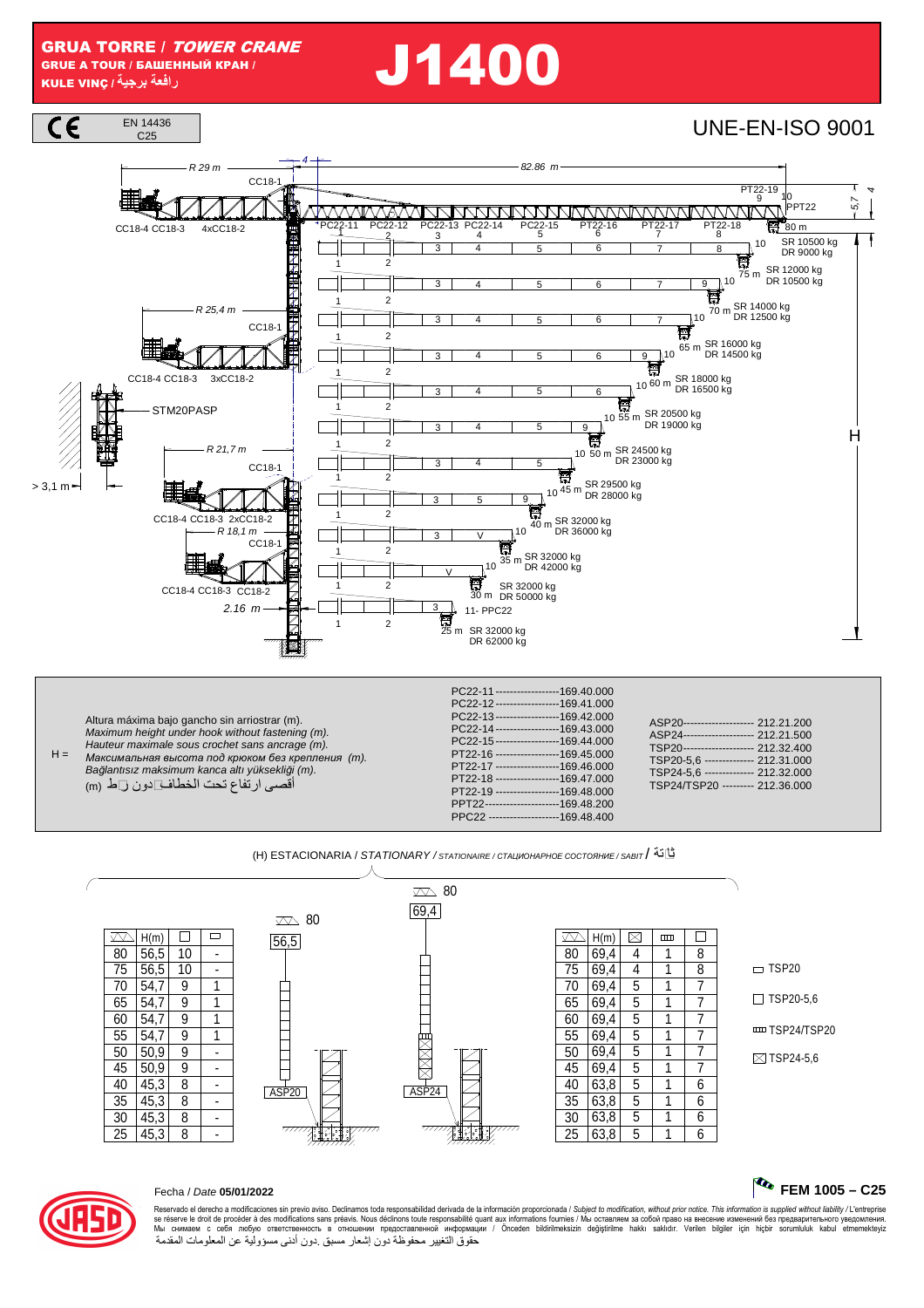|                   |         | الأحمال/ CARGAS / LOADS / CHARGES / HAFPY3KW / YÜKLER                                                                                      |       |       |       |       |       |       |       |       |       |       |                          | J1400 |
|-------------------|---------|--------------------------------------------------------------------------------------------------------------------------------------------|-------|-------|-------|-------|-------|-------|-------|-------|-------|-------|--------------------------|-------|
| لمہا<br>ST-SR (t) |         | Cargas máximas / Maximum loads /<br>Сharges maximales / Максимальные нагрузки / Maksimum yük /اقصىي حمولة/ Charges<br>$ST - SR - 32t$      |       |       |       |       |       |       |       |       |       |       |                          |       |
| $\Box$<br>[m]     | 32 t    | Alcance del gancho [m] / Hook reach [m]<br>مدى الخطاف / Portée du crochet (m) / Радиус действия крюка (m) / Kancanın yüksekliği (m) / Ради |       |       |       |       |       |       |       |       |       |       |                          |       |
|                   | $@$ (m) | 20                                                                                                                                         | 25    | 30    | 35    | 40    | 45    | 50    | 55    | 60    | 65    | 70    | 75                       | 80    |
| 80                | 32,7    | 32,00                                                                                                                                      | 32,00 | 32,00 | 29,66 | 25,40 | 22,09 | 19,44 | 17,27 | 15,47 | 13,94 | 12,63 | 11,49                    | 10,50 |
| 75                | 33,8    | 32,00                                                                                                                                      | 32,00 | 32,00 | 30,74 | 26,35 | 22,93 | 20,20 | 17,96 | 16,10 | 14,52 | 13,17 | 12,00                    |       |
| 70                | 35,4    | 32,00                                                                                                                                      | 32,00 | 32,00 | 32,00 | 27,80 | 24,22 | 21,36 | 19,02 | 17,07 | 15,41 | 14,00 | $\overline{\phantom{0}}$ |       |
| 65                | 36,4    | 32,00                                                                                                                                      | 32,00 | 32,00 | 32.00 | 28,75 | 25,07 | 22,12 | 19,71 | 17,70 | 16,00 |       |                          |       |
| 60                | 36,9    | 32,00                                                                                                                                      | 32,00 | 32,00 | 32,00 | 29,20 | 25,47 | 22,48 | 20,04 | 18,00 |       |       | $\overline{\phantom{0}}$ |       |
| 55                | 37,6    | 32,00                                                                                                                                      | 32,00 | 32,00 | 32,00 | 29,84 | 26,03 | 22,99 | 20,50 |       |       |       |                          |       |
| 50                | 39,7    | 32,00                                                                                                                                      | 32,00 | 32,00 | 32,00 | 31,72 | 27,71 | 24,50 |       |       |       |       | $\overline{\phantom{0}}$ |       |
| 45                | 41,9    | 32,00                                                                                                                                      | 32,00 | 32,00 | 32,00 | 32,00 | 29,50 |       |       |       |       |       | $\overline{\phantom{0}}$ |       |
| 40                | 40,0    | 32,00                                                                                                                                      | 32,00 | 32,00 | 32,00 | 32,00 |       |       |       |       |       |       |                          |       |
| 35                | 35,0    | 32,00                                                                                                                                      | 32,00 | 32,00 | 32,00 |       |       |       |       |       |       |       |                          |       |
| 30                | 30,0    | 32,00                                                                                                                                      | 32,00 | 32,00 |       |       |       |       |       |       |       |       |                          |       |
| 25                | 25,0    | 32,00                                                                                                                                      | 32,00 |       |       |       |       |       |       |       |       |       |                          |       |

| <u>    U   J</u><br>ST-DR<br>(t) |                 | Cargas máximas / Maximum loads /<br>Charges maximales / Максимальные нагрузки / Maksimum yük / أقصى حمولة / Charges<br>$ST - DR - 64t$    |       |       |       |       |       |       |       |       |       |       |       |      |
|----------------------------------|-----------------|-------------------------------------------------------------------------------------------------------------------------------------------|-------|-------|-------|-------|-------|-------|-------|-------|-------|-------|-------|------|
| $\overline{\mathbb{Z}}$          |                 | Alcance del gancho [m] / Hook reach [m]<br>مدى الخطاف/ Portée du crochet (m) / Радиус действия крюка (m) / Kancanın yüksekliği (m) / Ради |       |       |       |       |       |       |       |       |       |       |       |      |
| [m]                              | 64 t<br>$@$ (m) | 20                                                                                                                                        | 25    | 30    | 35    | 40    | 45    | 50    | 55    | 60    | 65    | 70    | 75    | 80   |
| 80                               | 17,1            | 53,70                                                                                                                                     | 41,78 | 33,83 | 28,16 | 23,90 | 20,59 | 17,94 | 15,77 | 13,97 | 12,44 | 11,13 | 9,99  | 9,00 |
| 75                               | 17,6            | 55,60                                                                                                                                     | 43,30 | 35,10 | 29,24 | 24,85 | 21,43 | 18,70 | 16,46 | 14,60 | 13,02 | 11,67 | 10,50 |      |
| 70                               | 18,4            | 58,50                                                                                                                                     | 45,62 | 37,03 | 30,90 | 26,30 | 22,72 | 19,86 | 17,52 | 15,57 | 13,91 | 12,50 |       |      |
| 65                               | 19,0            | 60,40                                                                                                                                     | 47,14 | 38,30 | 31,99 | 27,25 | 23,57 | 20,62 | 18,21 | 16,20 | 14,50 |       |       |      |
| 60                               | 19,2            | 61,30                                                                                                                                     | 47,86 | 38,90 | 32,50 | 27,70 | 23,97 | 20,98 | 18,54 | 16,50 |       |       |       |      |
| 55                               | 19,6            | 62,57                                                                                                                                     | 48,88 | 39,75 | 33,23 | 28,34 | 24,53 | 21,49 | 19,00 |       |       |       |       |      |
| 50                               | 20,7            | 64,00                                                                                                                                     | 51,90 | 42,27 | 35,39 | 30,22 | 26,21 | 23,00 |       |       |       |       |       |      |
| 45                               | 21,8            | 64,00                                                                                                                                     | 55,12 | 44.95 | 37,69 | 32,24 | 28,00 |       |       |       |       |       |       |      |
| 40                               | 24,0            | 64,00                                                                                                                                     | 61,14 | 49,97 | 41,99 | 36,00 |       |       |       |       |       |       |       |      |
| 35                               | 24,0            | 64,00                                                                                                                                     | 61,16 | 49,98 | 42,00 |       |       |       |       |       |       |       |       |      |
| 30                               | 24,0            | 64,00                                                                                                                                     | 61,18 | 50,00 |       |       |       |       |       |       |       |       |       |      |
| 25                               | 24,3            | 64,00                                                                                                                                     | 62,00 |       |       |       |       |       |       |       |       |       |       |      |

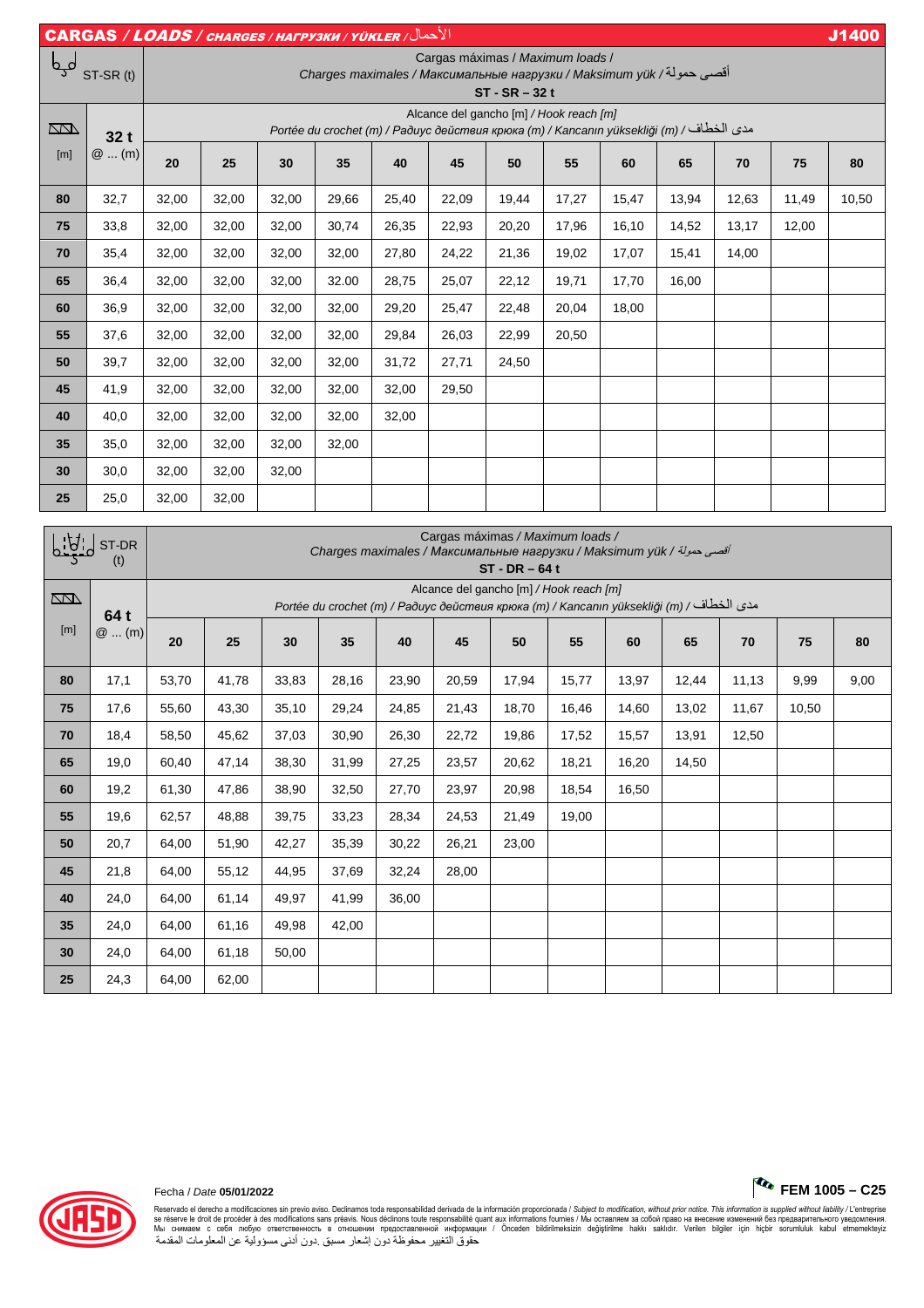

| <b>OG6007VF</b>         | <b>TC3360VF</b>                             | $P_{\text{TOTAL}(EC15076VF + OG8007VF + TC3360VF)} = 179.3$ kW              |           |
|-------------------------|---------------------------------------------|-----------------------------------------------------------------------------|-----------|
| 3 x 15 kW               | 24,3 kW                                     | PTOTAL(EC18094VF + OG8007VF + TC3360VF) = 201,3 KW                          |           |
| 00,7<br>r/min<br>sl/min | 32t<br>060<br>m/min<br>64 t<br>030<br>m/min | <b>JAINAN</b><br><b>SR</b><br>456m<br>$H \leq$<br>DR<br>228m<br>H<br>1161 m | т<br>/kg\ |



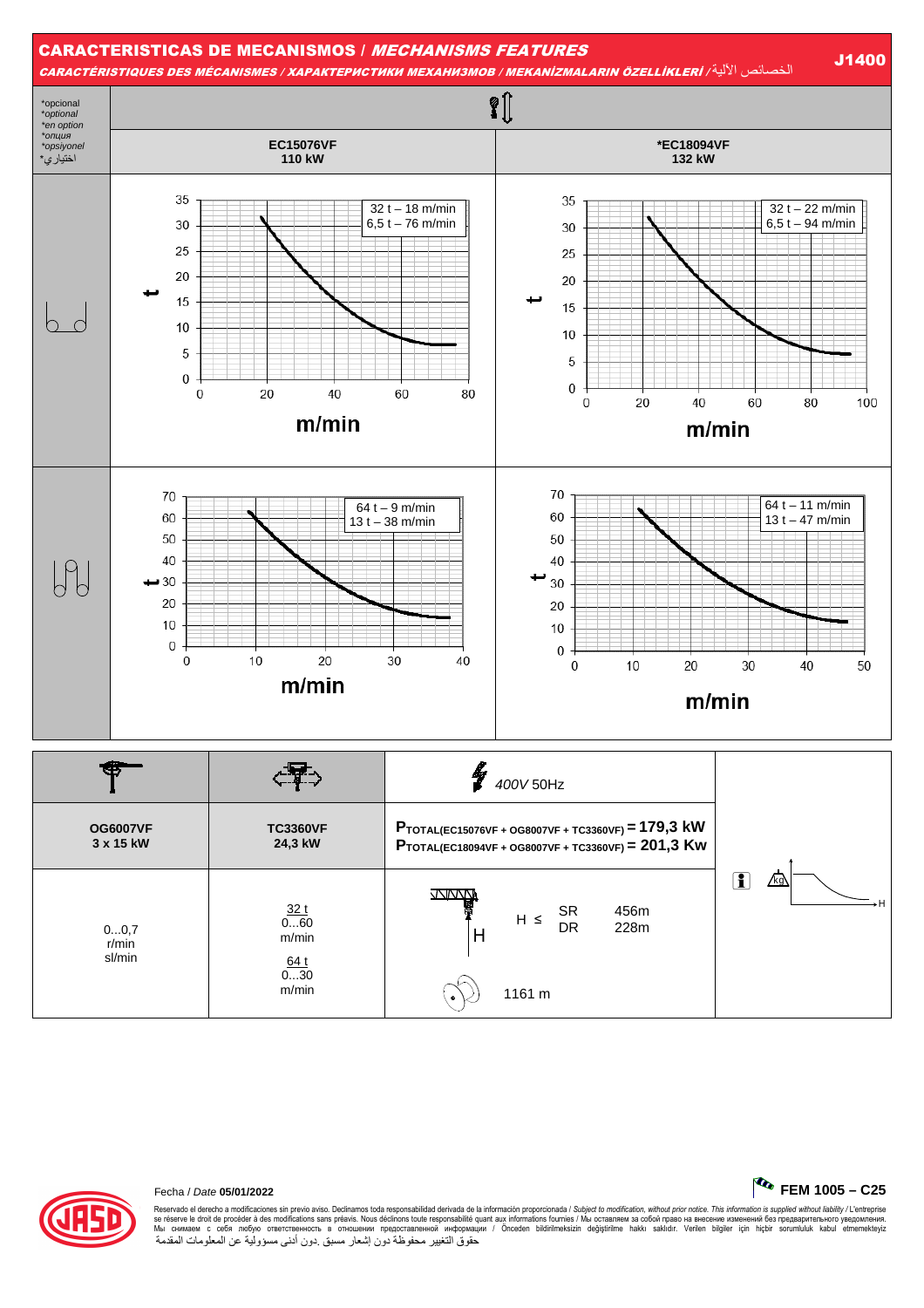| قائمة التحميل/ LISTA DE EMBARQUE / PACKING LIST / LISTE DE COLISAGE СПИСОК ПОСТАВКИ / ÇEKİ LİSTESİ<br>J1400                                                                                                                                                                                                                                                           |                                                                             |                                             |                                                                                   |                               |        |                                                        |                                                    |                                                    |                                                   |  |  |  |
|-----------------------------------------------------------------------------------------------------------------------------------------------------------------------------------------------------------------------------------------------------------------------------------------------------------------------------------------------------------------------|-----------------------------------------------------------------------------|---------------------------------------------|-----------------------------------------------------------------------------------|-------------------------------|--------|--------------------------------------------------------|----------------------------------------------------|----------------------------------------------------|---------------------------------------------------|--|--|--|
| DENOMINACIÓN / DENOMINATION / DÉSIGNATION / HA3BAHHE / AÇIKLAMA / اسم                                                                                                                                                                                                                                                                                                 |                                                                             |                                             |                                                                                   |                               |        | $L$ [m]                                                | A[m]                                               | $H$ [m]                                            | $P / W$ [kg]                                      |  |  |  |
| Torre /Tower<br>برج/Kule / ج                                                                                                                                                                                                                                                                                                                                          |                                                                             | TSP <sub>20</sub><br>TSP20-5,6<br>TSP24-5,6 |                                                                                   |                               |        | 4,374<br>6,164<br>6,164                                | 2,285<br>2,285<br>2,754                            | 2,383<br>2,383<br>2,852                            | 5615<br>7665<br>8295                              |  |  |  |
| Larguero largo, reducción / Long crossbar, reduction<br>Traverse longue, réduction / Длинная продольная<br>балка, уменьшение / Uzun kiriş, azaltma<br>عارضة طويلة، مُصغر                                                                                                                                                                                              |                                                                             | <b>TSP24/TSP20</b>                          |                                                                                   | Ĥ                             | I<br>₩ | 3,924                                                  | 0,73                                               | 2,22                                               | 3823                                              |  |  |  |
| Larguero corto reduccion / Short crossbar, reduction,<br>Traverse courte, réduction / Короткая продольная<br>балка, уменьшение / Kisa kiriş, arttırma<br>عارضة قصيرة، مُصغر                                                                                                                                                                                           |                                                                             | TSP24/TSP20                                 |                                                                                   |                               | ェ      | 1,902                                                  | 0,73                                               | 2,22                                               | 1870                                              |  |  |  |
| Torre asiento pista + base punta de torre + orientación<br>Slewing table + tower head base + slewing mechanism<br>Tour pivot + base du porte-flèche + mécanisme d'orientation<br>Сиденье площадки + основание верхней секции башни +<br>поворотный механизм<br>Göbek + kule kafa bölümü tabanı + mekanizma<br>رج وحدة الدوارن + قاعدة رأس البرج + ألية الدوران $\Box$ |                                                                             |                                             |                                                                                   |                               |        | 5,180                                                  | 2,445                                              | 2,545                                              | 21.600                                            |  |  |  |
| Punta de torre / Tower head<br>Porte-flèche / верхняя секция башни<br>رأس البرج/ Kulenin kafa bölümü                                                                                                                                                                                                                                                                  |                                                                             |                                             |                                                                                   |                               |        | 5,571                                                  | 2,215                                              | 2,229                                              | 7.260                                             |  |  |  |
| Tramo de pluma<br><b>Jib section</b><br>Tronçon de flèche<br>Секция стрелы                                                                                                                                                                                                                                                                                            | PC22-11<br>PC22-12+tr<br>PC22-13<br>PC22-14<br>PC22-15<br>PPC <sub>22</sub> |                                             | Ш                                                                                 | IV<br>Ш<br><u>MMMMMMMMMMM</u> | ェ<br>٧ | 10,872<br>10,320<br>5,380<br>10,380<br>10,385<br>1,223 | 2,323<br>2,123<br>2,073<br>2,148<br>2,073<br>2,333 | 2,647<br>2,492<br>2,497<br>2,497<br>2,497<br>2,941 | 9.030<br>12.200<br>5.640<br>9.660<br>8.200<br>850 |  |  |  |
| Bom bölümü<br>أجزاء الذراع                                                                                                                                                                                                                                                                                                                                            | PT22-16<br>PT22-17<br>PT22-18<br>PT22-19<br>PPT22                           | VI                                          | VII<br>VIII<br>IX X<br><i>WWWWWWWW</i><br>$\leftarrow$ $\leftarrow$ $\rightarrow$ |                               |        | 10,367<br>10,344<br>10,344<br>5,345<br>1,223           | 2,073<br>2,073<br>2,073<br>2,073<br>2,333          | 2,473<br>2,473<br>2,473<br>2,473<br>2,941          | 4.225<br>3.330<br>2.445<br>1.410<br>800           |  |  |  |
| Contrapluma / Counterjib<br>Contre-flèche / Противовесная консоль<br>الذراع المعاكس / Kuyruk                                                                                                                                                                                                                                                                          |                                                                             | CC18-1                                      |                                                                                   |                               |        | 7,490                                                  | 2,170                                              | 1,125                                              | 5.455                                             |  |  |  |
| Contrapluma / Counterjib<br>Contre-flèche / Противовесная консоль<br>الذراع المعاكس / Kuyruk                                                                                                                                                                                                                                                                          |                                                                             | CC18-2                                      |                                                                                   |                               |        | 6,770                                                  | 2,170                                              | 1,280                                              | 4.995                                             |  |  |  |
| Contrapluma / Counterjib<br>Contre-flèche / Противовесная консоль<br>الذراع المعاكس/ Kuyruk                                                                                                                                                                                                                                                                           | CC18-3                                                                      |                                             |                                                                                   |                               | 5,470  | 2,100                                                  | 0,660                                              | 2.310                                              |                                                   |  |  |  |
| Contrapluma / Counterjib<br>Contre-flèche / Противовесная консоль<br>الذراع المعاكس/ Kuyruk                                                                                                                                                                                                                                                                           | CC18-4                                                                      |                                             |                                                                                   |                               | 6,590  | 2,195                                                  | 2,260                                              | 4.850                                              |                                                   |  |  |  |
| Contrapluma + Mec. Elevación /<br>Counterjib + Hoisting Mech. /<br>Contre-flèche + Mech. De Levage                                                                                                                                                                                                                                                                    | $CC18-4 + EC$                                                               |                                             |                                                                                   |                               | 6,955  | 2,329                                                  | 2,445                                              | 12.975                                             |                                                   |  |  |  |



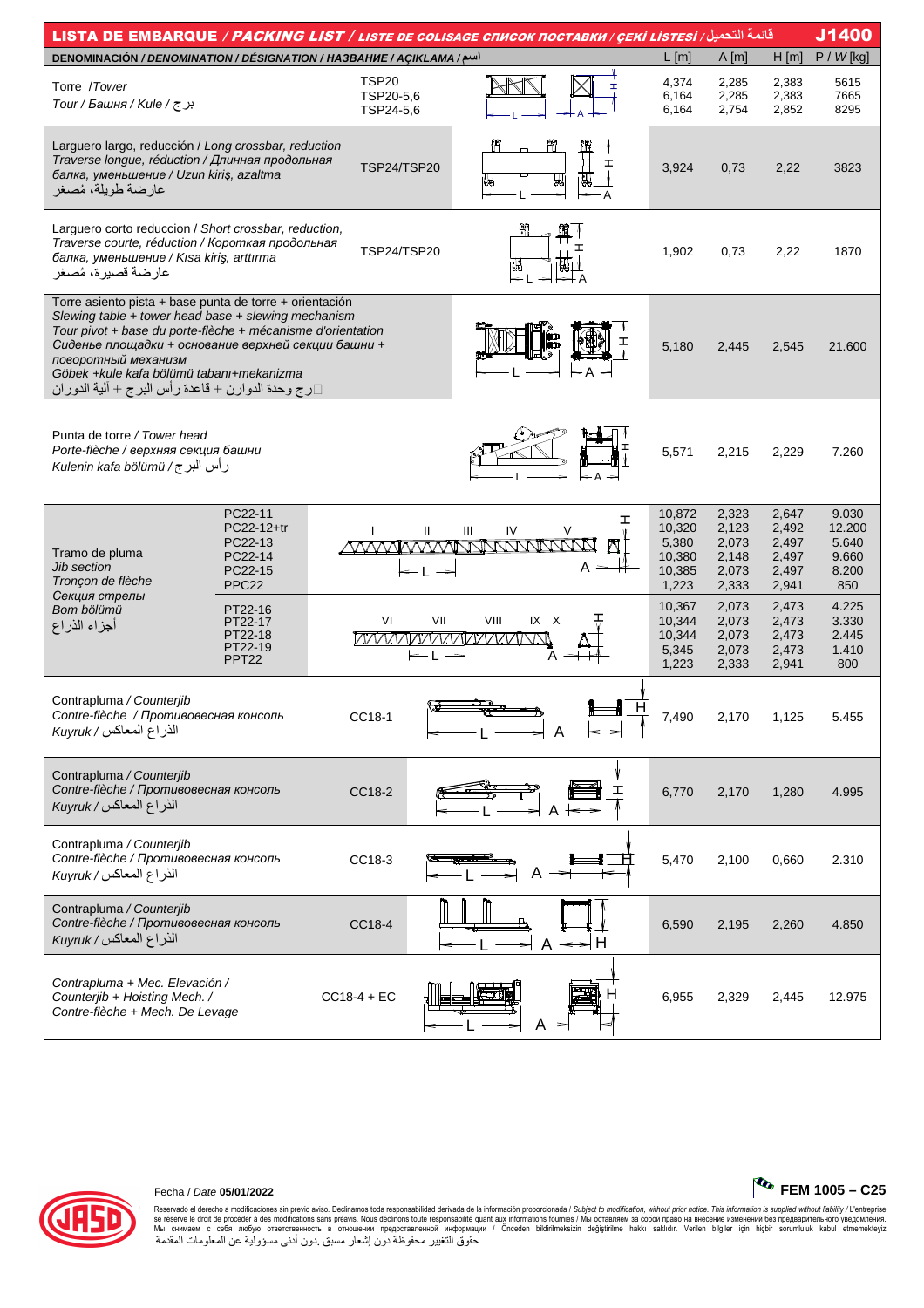| قائمة التحميل/ LISTA DE EMBARQUE / PACKING LIST / LISTE DE COLISAGE СПИСОК ПОСТАВКИ / ÇEKİ LİSTESİ /                                                                                              |                                             |                                     |                         |                         |                         |                      |  |  |  |  |  |  |
|---------------------------------------------------------------------------------------------------------------------------------------------------------------------------------------------------|---------------------------------------------|-------------------------------------|-------------------------|-------------------------|-------------------------|----------------------|--|--|--|--|--|--|
| اسم/ DENOMINACIÓN / DENOMINATION / DÉSIGNATION / HA3BAHИE / AÇIKLAMA                                                                                                                              |                                             |                                     | $L$ [m]                 | A[m]                    | H[m]                    | $P / W$ [kg]         |  |  |  |  |  |  |
| Polipasto / Hook assembly<br>بكرة / Palan / Полиспаст / Kanca takımı /                                                                                                                            | ST/DR                                       |                                     | 2,315                   | 0,920                   | 3,345                   | 2.920                |  |  |  |  |  |  |
| Carro / Trolley<br>Chariot / Грузовая тележка /<br>ع <i>ربة  </i> Şaryo                                                                                                                           | ST/DR                                       |                                     | 3,685                   | 2,420                   | 2,330                   | 2.580                |  |  |  |  |  |  |
| Soporte y elevación (sin cable)<br>Support and hoisting (without rope)<br>Support et levage (sans câble)<br>Опора и подъем (без троса)<br>Destek ve vinç kulesi (kablosuz)<br>دعم ورفع لادون كال) |                                             |                                     | 3,185                   | 2,320                   | 2,005                   | 8.125                |  |  |  |  |  |  |
| Armario eléctrico y plataforma<br>Electrical cabinet and platform<br>Armoire électrique et plateforme                                                                                             |                                             | н<br>⊓<br>$\leq$ A<br>$\Rightarrow$ | 2,710                   | 1,585                   | 2,375                   | 950                  |  |  |  |  |  |  |
| Plataforma y cabina / Platform and cabin<br>Plateforme et cabine / Платформа и кабина<br>منصة وكابينة / Platform ve kabin                                                                         |                                             | Λ<br>ェ<br>≤A                        | 3,670                   | 2,215                   | 2,480                   | 1110                 |  |  |  |  |  |  |
| Transporte torre de montaje<br>Jacking cage transport<br>Transport de tour de<br>Транспортировка монтажной башни                                                                                  |                                             | <b>TM20PASP-5,6</b><br>Package 1.   | 11,610                  | 2,220                   | 2,485                   | 11.915               |  |  |  |  |  |  |
| Kaldırma kafesinin taşınması<br>نقل برج التركيب                                                                                                                                                   |                                             | Package 2.<br>н                     | 11,670                  | 2,010                   | 2,485                   | 14.430               |  |  |  |  |  |  |
| Lastre / Ballast /<br>Contrapeso / Counterweight /<br>Contrepoids / Противовес /<br>اوزان معاكسة / Denge ağırlığı                                                                                 | Lest / Балласт Alt<br>ağirlik taşlari / ثقل |                                     | 3,800<br>3,800<br>3,800 | 0,580<br>0,275<br>0,180 | 1,500<br>1,500<br>1,500 | 6000<br>3000<br>2000 |  |  |  |  |  |  |